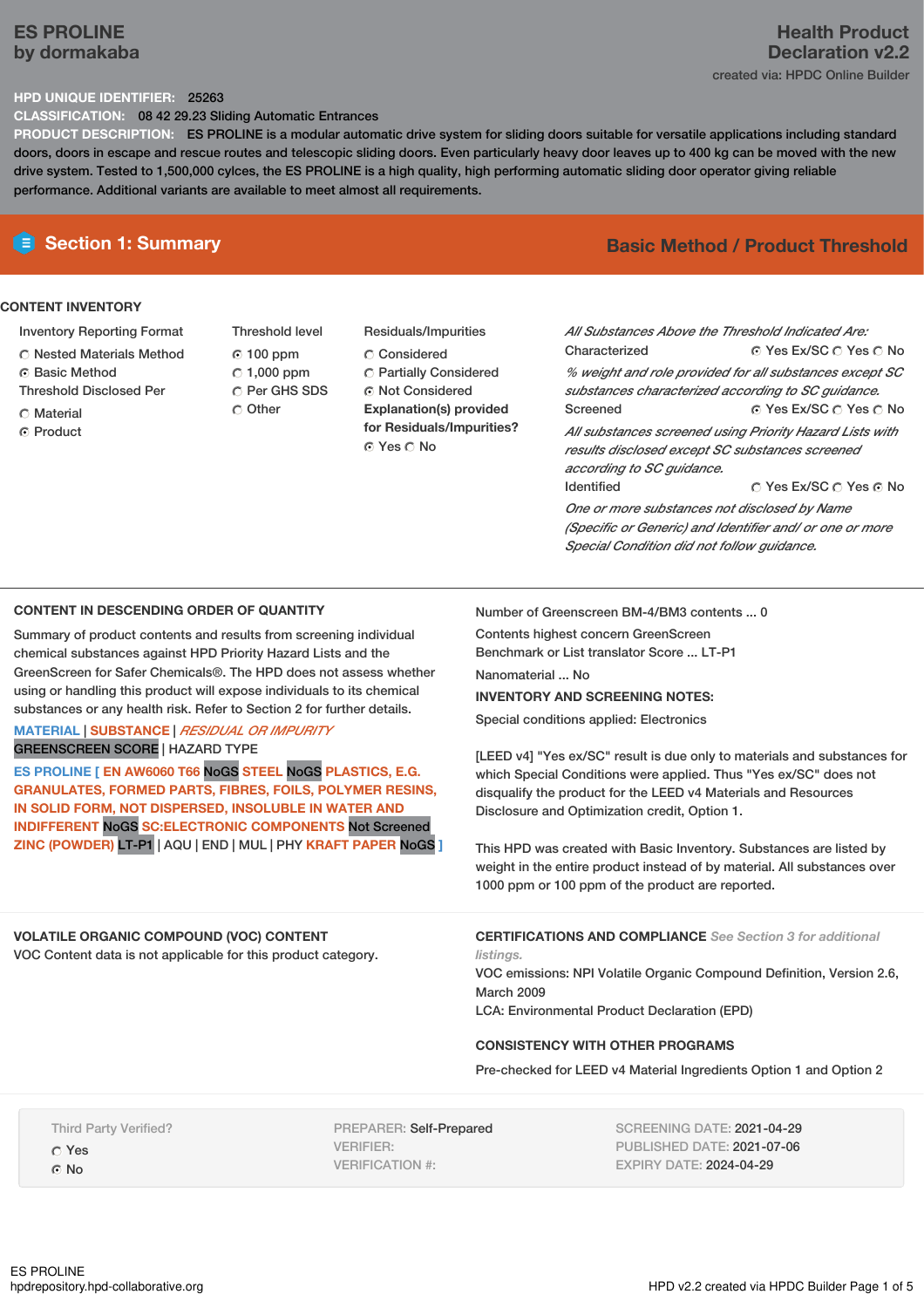This section lists contents in a product based on specific threshold(s) and reports detailed health information including hazards. This HPD uses the *inventory method indicated above, which is one of three possible methods:*

- *Basic Inventory method with Product-level threshold.*
- *Nested Material Inventory method with Product-level threshold*
- *Nested Material Inventory method with individual Material-level thresholds*

Definitions and requirements for the three inventory methods and requirements for each data field can be found in the HPD Open Standard version 2.2, *available on the HPDC website at: [www.hpd-collaborative.org/hpd-2-2-standard](https://www.hpd-collaborative.org/hpd-2-2-standard)*

| PRODUCT THRESHOLD: 100 ppm                                                              |                                                                                                                                                                                                                                                     |                 | RESIDUALS AND IMPURITIES CONSIDERED: No |                                                |                           |
|-----------------------------------------------------------------------------------------|-----------------------------------------------------------------------------------------------------------------------------------------------------------------------------------------------------------------------------------------------------|-----------------|-----------------------------------------|------------------------------------------------|---------------------------|
|                                                                                         | RESIDUALS AND IMPURITIES NOTES: No residuals or impurities are expected in these materials at or above the inventory threshold. dormakaba<br>products consist of finishes components, and no chemical reactions are needed to develop our products. |                 |                                         |                                                |                           |
| <b>OTHER PRODUCT NOTES:</b>                                                             |                                                                                                                                                                                                                                                     |                 |                                         |                                                |                           |
| <b>EN AW6060 T66</b>                                                                    |                                                                                                                                                                                                                                                     |                 |                                         |                                                | ID: Not registered        |
|                                                                                         | HAZARD SCREENING METHOD: Pharos Chemical and Materials Library                                                                                                                                                                                      |                 |                                         | HAZARD SCREENING DATE: 2021-07-06 9:48:06      |                           |
| $\%$ : 52,0000 - 52,0000                                                                | <b>GS: NoGS</b>                                                                                                                                                                                                                                     | <b>RC: UNK</b>  | NANO: No                                | <b>SUBSTANCE ROLE: Alloy element</b>           |                           |
| <b>HAZARD TYPE</b>                                                                      | <b>AGENCY AND LIST TITLES</b>                                                                                                                                                                                                                       |                 | <b>WARNINGS</b>                         |                                                |                           |
| None found                                                                              |                                                                                                                                                                                                                                                     |                 |                                         | No warnings found on HPD Priority Hazard Lists |                           |
| SUBSTANCE NOTES: Housing and other components                                           |                                                                                                                                                                                                                                                     |                 |                                         |                                                |                           |
|                                                                                         |                                                                                                                                                                                                                                                     |                 |                                         |                                                |                           |
| <b>STEEL</b>                                                                            |                                                                                                                                                                                                                                                     |                 |                                         |                                                | ID: 12597-69-2            |
|                                                                                         | HAZARD SCREENING METHOD: Pharos Chemical and Materials Library                                                                                                                                                                                      |                 |                                         | HAZARD SCREENING DATE: 2021-07-05 9:53:36      |                           |
| $\%$ : 30,0000 - 30,0000                                                                | <b>GS: NoGS</b>                                                                                                                                                                                                                                     | <b>RC: UNK</b>  | NANO: No                                | SUBSTANCE ROLE: Fixing agent                   |                           |
| <b>HAZARD TYPE</b>                                                                      | <b>AGENCY AND LIST TITLES</b>                                                                                                                                                                                                                       | <b>WARNINGS</b> |                                         |                                                |                           |
| None found                                                                              |                                                                                                                                                                                                                                                     |                 |                                         | No warnings found on HPD Priority Hazard Lists |                           |
| <b>SUBSTANCE NOTES: Fixing agent</b>                                                    |                                                                                                                                                                                                                                                     |                 |                                         |                                                |                           |
|                                                                                         |                                                                                                                                                                                                                                                     |                 |                                         |                                                |                           |
| PLASTICS, E.G. GRANULATES, FORMED PARTS, FIBRES, FOILS,<br><b>WATER AND INDIFFERENT</b> | POLYMER RESINS, IN SOLID FORM, NOT DISPERSED, INSOLUBLE IN                                                                                                                                                                                          |                 |                                         |                                                | ID: 937182-60-0           |
|                                                                                         | HAZARD SCREENING METHOD: Pharos Chemical and Materials Library                                                                                                                                                                                      |                 |                                         | HAZARD SCREENING DATE: 2021-07-06 9:47:47      |                           |
| %: $7,0000 - 7,0000$                                                                    | <b>GS: NoGS</b>                                                                                                                                                                                                                                     | <b>RC: UNK</b>  | NANO: No                                | <b>SUBSTANCE ROLE: Plasticizer</b>             |                           |
| <b>HAZARD TYPE</b>                                                                      | <b>AGENCY AND LIST TITLES</b>                                                                                                                                                                                                                       |                 | <b>WARNINGS</b>                         |                                                |                           |
| None found                                                                              |                                                                                                                                                                                                                                                     |                 |                                         | No warnings found on HPD Priority Hazard Lists |                           |
| SUBSTANCE NOTES: Roles, plastic foils                                                   |                                                                                                                                                                                                                                                     |                 |                                         |                                                |                           |
| <b>SC:ELECTRONIC COMPONENTS</b>                                                         |                                                                                                                                                                                                                                                     |                 |                                         |                                                | <b>ID: SC:Electronics</b> |
|                                                                                         |                                                                                                                                                                                                                                                     |                 |                                         |                                                |                           |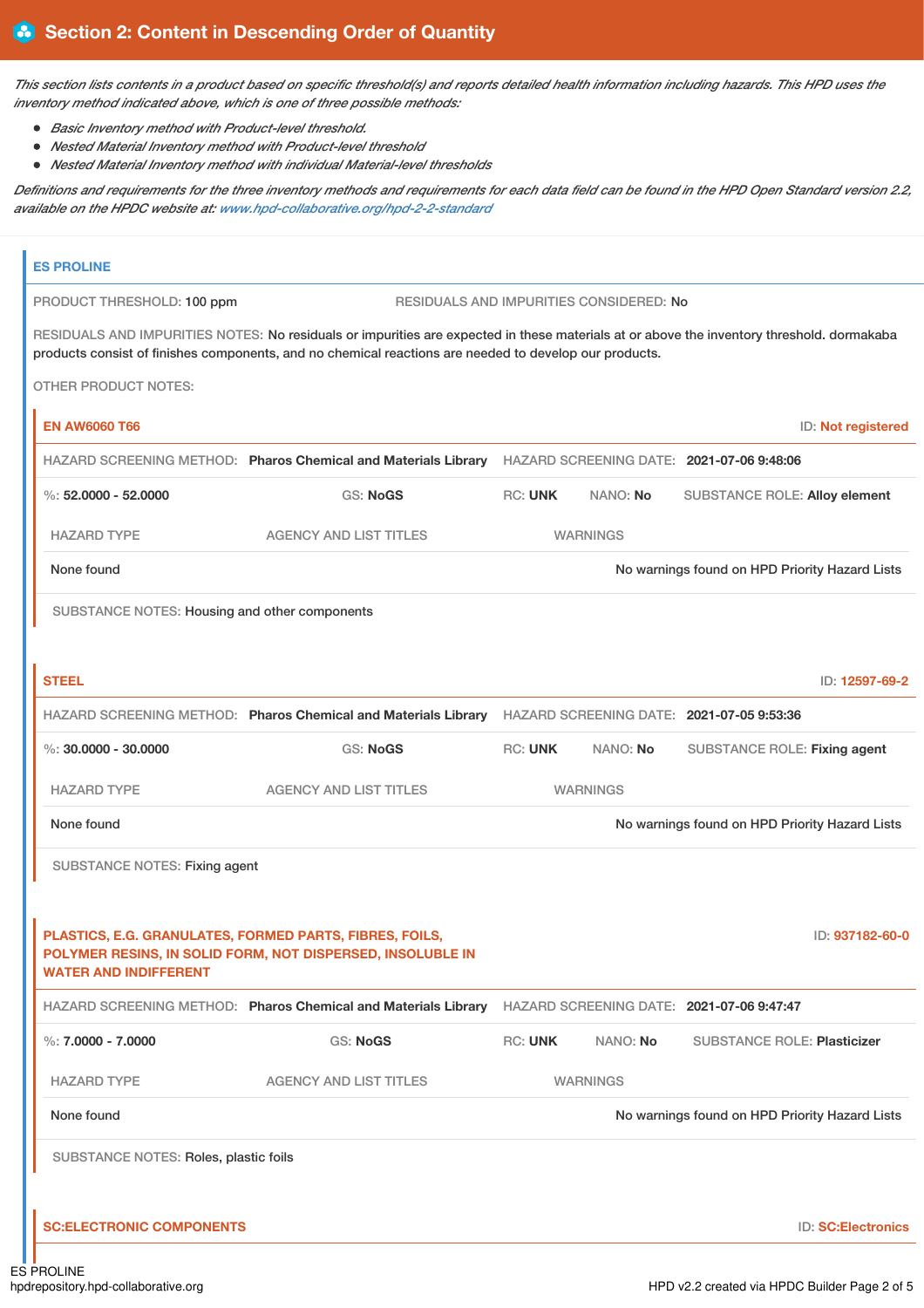|                                                                                | HAZARD SCREENING METHOD: Pharos Chemical and Materials Library                                                                                               | <b>HAZARD SCREENING DATE: Not Screened</b> |                 |                                               |               |
|--------------------------------------------------------------------------------|--------------------------------------------------------------------------------------------------------------------------------------------------------------|--------------------------------------------|-----------------|-----------------------------------------------|---------------|
| $\%$ : 6.0000 - 6.0000                                                         | <b>GS: Not Screened</b>                                                                                                                                      | RC: UNK                                    |                 | NANO: No SUBSTANCE ROLE: Electronic component |               |
| <b>HAZARD TYPE</b>                                                             | <b>AGENCY AND LIST TITLES</b>                                                                                                                                |                                            | <b>WARNINGS</b> |                                               |               |
|                                                                                | Hazard Screening not performed                                                                                                                               |                                            |                 |                                               |               |
| <b>SUBSTANCE NOTES:</b><br>Version: SCElec/2018-02-23<br>Compliance: compliant | Brief Description: Motor, Printed Wiring Board, Cable and other Electronics<br>Takeback Program: No Motor, Printed Wiring Board, Cable and other Electronics |                                            |                 |                                               |               |
| <b>ZINC (POWDER)</b>                                                           |                                                                                                                                                              |                                            |                 |                                               | ID: 7440-66-6 |
|                                                                                | HAZARD SCREENING METHOD: Pharos Chemical and Materials Library                                                                                               |                                            |                 | HAZARD SCREENING DATE: 2021-07-06 10:05:52    |               |

| %: $3.0000 - 3.0000$ | <b>GS: LT-P1</b>                               | <b>RC: UNK</b> | NANO: <b>No</b>                      | SUBSTANCE ROLE: Powder coating                              |
|----------------------|------------------------------------------------|----------------|--------------------------------------|-------------------------------------------------------------|
| <b>HAZARD TYPE</b>   | <b>AGENCY AND LIST TITLES</b>                  |                | <b>WARNINGS</b>                      |                                                             |
| AQU                  | EU - GHS (H-Statements)                        |                | H400 - Very toxic to aquatic life    |                                                             |
| AQU                  | EU - GHS (H-Statements)                        |                |                                      | H410 - Very toxic to aquatic life with long lasting effects |
| <b>END</b>           | <b>TEDX - Potential Endocrine Disruptors</b>   |                | <b>Potential Endocrine Disruptor</b> |                                                             |
| <b>MUL</b>           | German FEA - Substances Hazardous to<br>Waters |                | Class 2 - Hazard to Waters           |                                                             |
| <b>PHY</b>           | EU - GHS (H-Statements)                        |                |                                      | H250 - Catches fire spontaneously if exposed to air         |
| <b>PHY</b>           | EU - GHS (H-Statements)                        |                | which may ignite spontaneously       | H260 - In contact with water releases flammable gases       |

SUBSTANCE NOTES: Housing Equipment

| <b>KRAFT PAPER</b>   |                                                                |                                           |                 | ID: Not registered                             |
|----------------------|----------------------------------------------------------------|-------------------------------------------|-----------------|------------------------------------------------|
|                      | HAZARD SCREENING METHOD: Pharos Chemical and Materials Library | HAZARD SCREENING DATE: 2021-07-06 9:59:33 |                 |                                                |
| %: $2.0000 - 2.0000$ | <b>GS: NoGS</b>                                                | <b>RC: UNK</b>                            |                 | NANO: No SUBSTANCE ROLE: Structure component   |
| <b>HAZARD TYPE</b>   | AGENCY AND LIST TITLES                                         |                                           | <b>WARNINGS</b> |                                                |
| None found           |                                                                |                                           |                 | No warnings found on HPD Priority Hazard Lists |

SUBSTANCE NOTES: Packaging, Label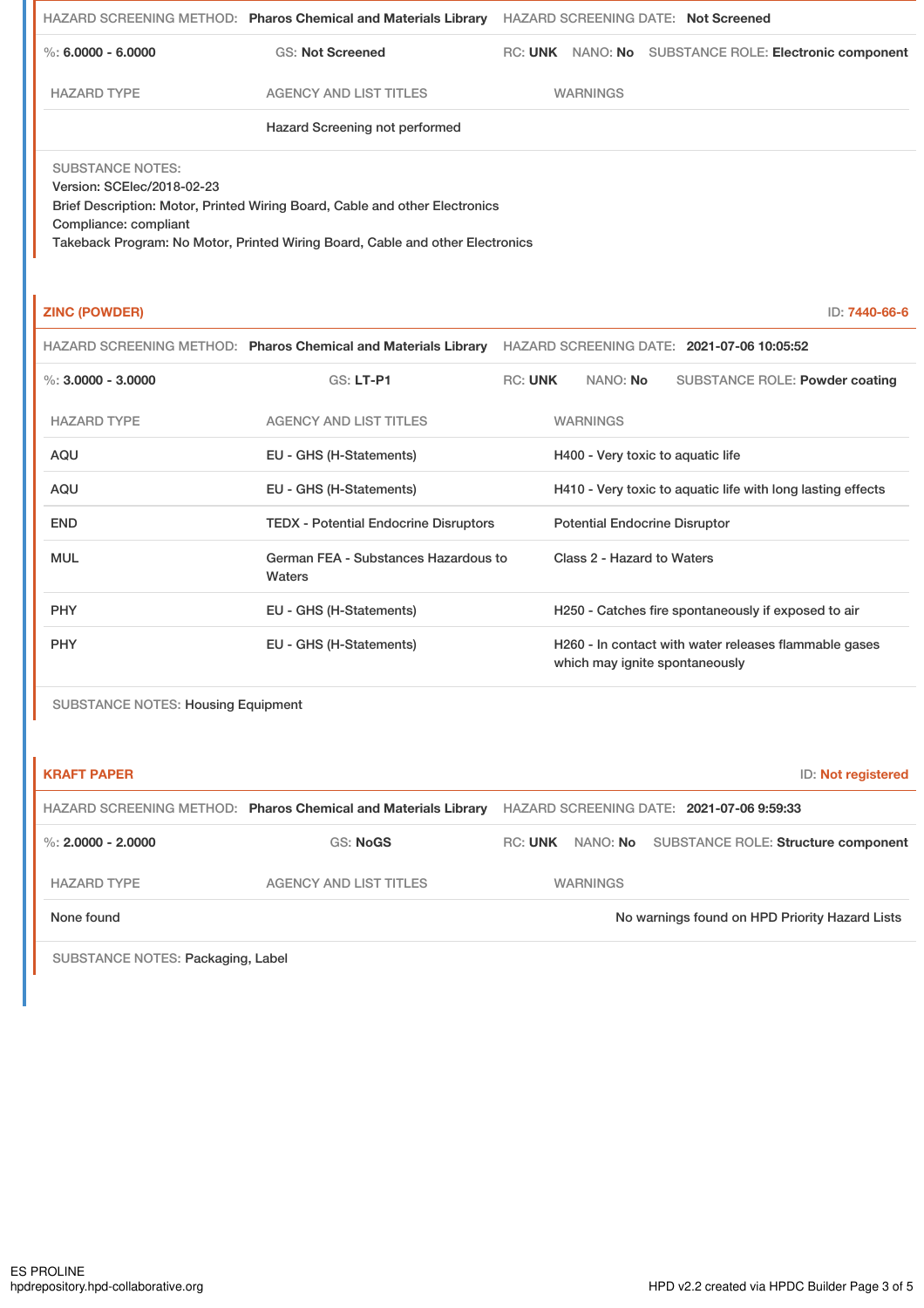This section lists applicable certification and standards compliance information for VOC emissions and VOC content. Other types of health or *environmental performance testing or certifications completed for the product may be provided.*

| <b>VOC EMISSIONS</b>                                                                                                                             | NPI Volatile Organic Compound Definition, Version 2.6, March 2009 |                                    |                                                           |  |
|--------------------------------------------------------------------------------------------------------------------------------------------------|-------------------------------------------------------------------|------------------------------------|-----------------------------------------------------------|--|
| CERTIFYING PARTY: Self-declared<br>APPLICABLE FACILITIES: This HPD is for a product that is<br>NOT liquid/wet aplied.<br><b>CERTIFICATE URL:</b> | <b>ISSUE DATE: 2020-07-</b><br>06                                 | <b>EXPIRY DATE:</b>                | <b>CERTIFIER OR LAB: N/A</b>                              |  |
| <b>CERTIFICATION AND COMPLIANCE NOTES:</b>                                                                                                       |                                                                   |                                    |                                                           |  |
| <b>LCA</b>                                                                                                                                       | <b>Environmental Product Declaration (EPD)</b>                    |                                    |                                                           |  |
| CERTIFYING PARTY: Third Party<br>APPLICABLE FACILITIES: dormakaba production facility<br>Ennepetal (Germany)<br><b>CERTIFICATE URL:</b>          | <b>ISSUE DATE: 2021-06-</b><br>28                                 | <b>EXPIRY DATE: 2026-</b><br>06-27 | CERTIFIER OR LAB: IBU - Institut<br>Bauen und Umwelt e.V. |  |
| CERTIFICATION AND COMPLIANCE NOTES: Environmental Product Declaration by IBU Germany                                                             |                                                                   |                                    |                                                           |  |

# **Section 4: Accessories**

This section lists related products or materials that the manufacturer requires or recommends for installation (such as adhesives or fasteners), maintenance, cleaning, or operations. For information relating to the contents of these related products, refer to their applicable Health Product *Declarations, if available.*

No accessories are required for this product.

# **Section 5: General Notes**

dormakaba has resulted from the merger of the two well-established brands Dorma and Kaba, both known for theirexpertise in the area of smart and secure access solutions. Together we stand for more than 150 years of securityand reliability. Our master brand dormakaba stands for our offering of products, solutions and services for secureaccess to buildings and rooms from a single source. Our global brand power supports us to become the trustedindustry leader. For more information, please go to: www.dormakaba.com. The information contained in this HPD isto be used only as a voluntary information on our products. dormakaba makes no representation or warranty as tothe completeness or accuracy of the information contained herein. The products and specifications set forth in thisHPD are subject to change without notice and dormakaba disclaims any and all liability for such changes. Theinformation contained herein is provided without warranties of any kind, either express or implied, and dormakabadisclaims any and all liability for typographical, printing, or production errors or changes affecting the specificationscontained herein. dormakaba DISCLAIMS ALL WARRANTIES, EXPRESS OR IMPLIED, INCLUDING, BUT NOTLIMITED TO, THE IMPLIED WARRANTIES OF MERCHANTABILITY AND FITNESS FOR A PARTICULAR PURPOSE.IN NO EVENT WILL dormakaba BE LIABLE FOR ANY INCIDENTAL, INDIRECT OR CONSEQUENTIAL DAMAGESARISING FROM THE SALE OR USE OF ANY PRODUCT. All sales of products shall be subject to dormakaba'sapplicable General Terms and Conditions, a copy of which will be provided by your local dormakaba organisationupon request.